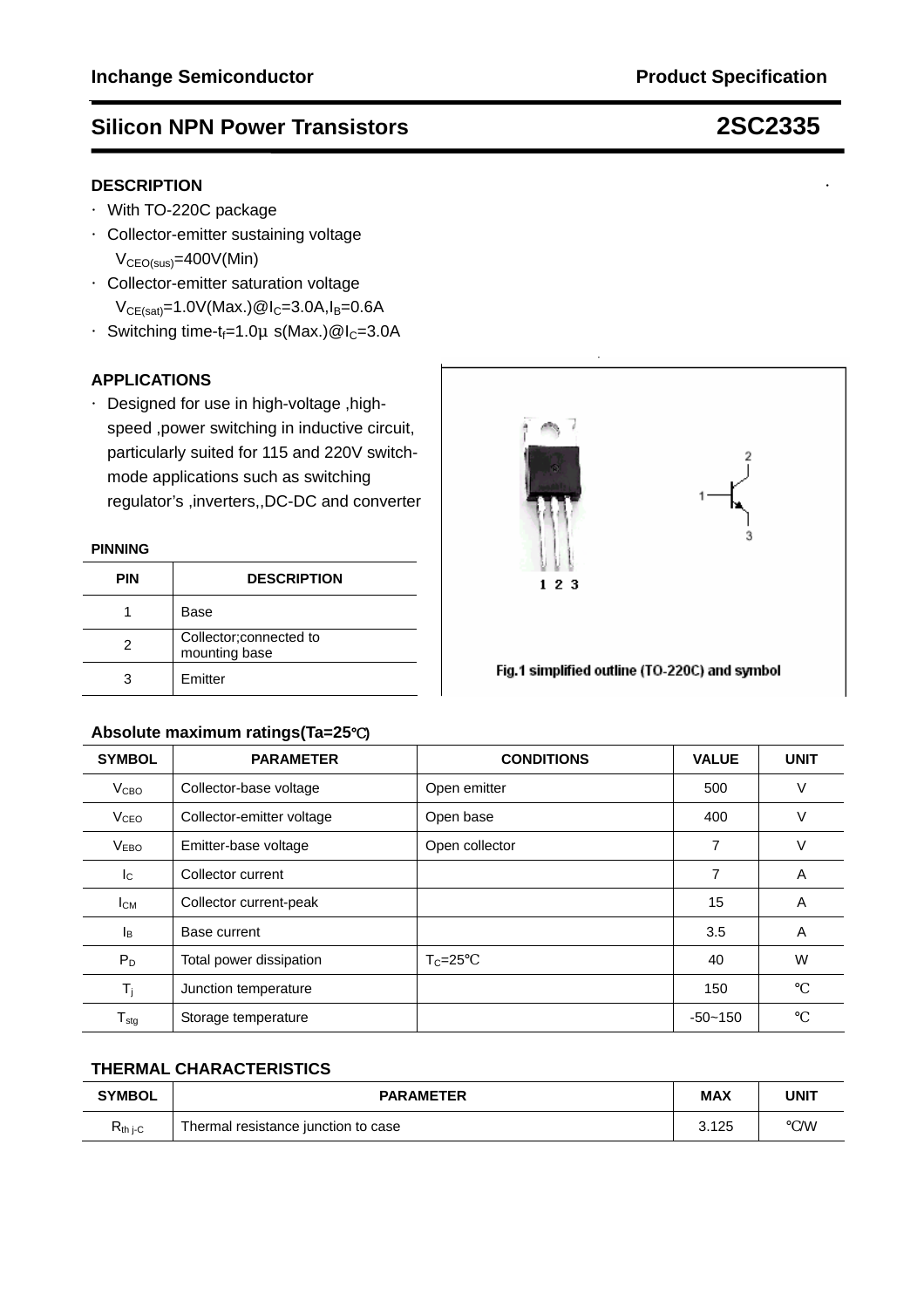## **CHARACTERISTICS**

## **Tj=25**℃ **unless otherwise specified**

| <b>SYMBOL</b>                     | <b>PARAMETER</b>                     | <b>CONDITIONS</b>                                      | <b>MIN</b> | TYP. | <b>MAX</b> | <b>UNIT</b>   |
|-----------------------------------|--------------------------------------|--------------------------------------------------------|------------|------|------------|---------------|
| $V_{(SUS)CEO}$                    | Collector-emitter sustaining voltage | $I_C = 3.0A$ ; $I_B = 0.6A$ , L = 1 mH                 | 400        |      |            | $\vee$        |
| $V_{CEsat}$                       | Collector-emitter saturation voltage | $I_C = 3A$ ; $I_B = 0.6A$                              |            |      | 1.0        | $\vee$        |
| $V_{\footnotesize{\text{BEsat}}}$ | Base-emitter saturation voltage      | $I_C = 3A$ ; $I_B = 0.6A$                              |            |      | 1.2        | $\vee$        |
| I <sub>CBO</sub>                  | Collector cut-off current            | $V_{CB} = 400V$ ; $I_E = 0$                            |            |      | 10         | μA            |
| $I_{CEX}$                         | Collector cut-off current            | $V_{CE} = 400V$ ; $V_{BE(off)} = -1.5V$<br>$T_c = 125$ |            |      | 10<br>5.0  | $\mu$ A<br>mA |
| <b>IEBO</b>                       | Emitter cut-off current              | $V_{EB} = 5V$ ; $I_C = 0$                              |            |      | 10         | μA            |
| $h_{FE-1}$                        | DC current gain                      | $I_{C} = 0.1A$ ; $V_{CE} = 5V$                         | 20         |      | 80         |               |
| $h_{FE-2}$                        | DC current gain                      | $I_{C} = 1.0A$ ; $V_{CF} = 5V$                         | 20         |      | 80         |               |
| $h_{FE-3}$                        | DC current gain                      | $I_{C} = 3.0A$ ; $V_{CE} = 5V$                         | 10         |      |            |               |

## Switching times

| $t_{\text{on}}$ | Turn-on time | $V_{CC} = 150V; l_C = 3.0A; l_{B1} = -l_{B2} = 600mA;$<br>$R_L = 50$ |  | 1.0 | μs      |
|-----------------|--------------|----------------------------------------------------------------------|--|-----|---------|
| $t_{\rm stg}$   | Storage time |                                                                      |  | 2.5 | $\mu$ s |
| โf              | Fall time    |                                                                      |  | 1.0 | μs      |

## ◆ h<sub>FE-2</sub> Classifications

| м         |           |       |
|-----------|-----------|-------|
| $20 - 40$ | $30 - 60$ | 40-80 |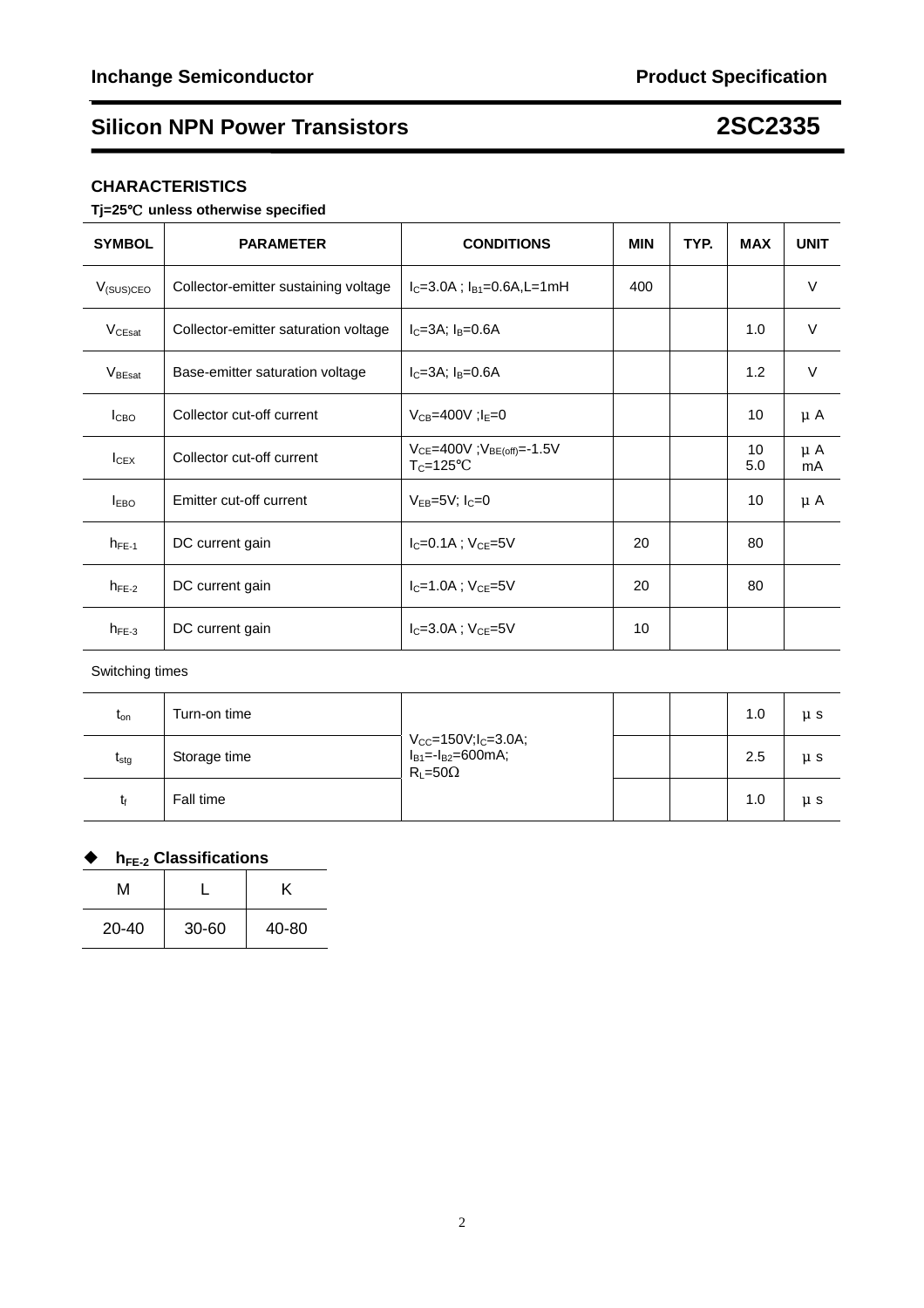## **PACKAGE OUTLINE**